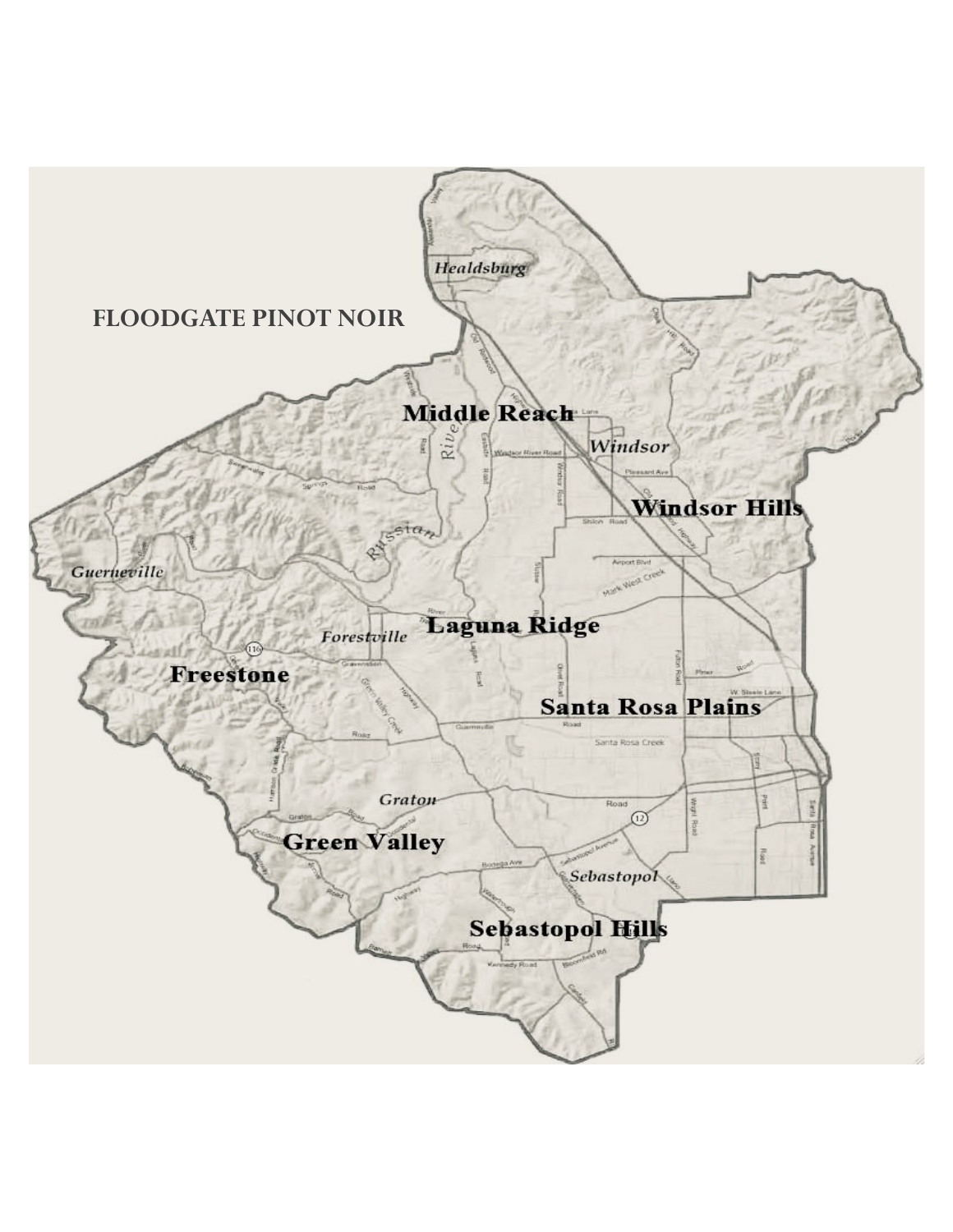## **Your Allocation**

**To view your allocation please visit**

**CroixEstate.com/ Acquire** 

**and login.**

**We are here in person as well.**

**(707) 595-3803** 

We often refer to the location of the Starscape Vineyard within the Russian River

**THE MIDDLE REACH| The First And Only Vintage Produced**

AVA as the *Land of Giants* as so many renowned growers are within the northmiddle radius of the AVA, most notably Kistler Vineyards-Trenton, Ritchie Vineyard, Bacigalupi Vineyard, Rochioli Vineyards and Williams Selyem. We continue to source Chardonnay from Starscape Vineyard that makes its way into our regional blended Narrow Gauge Chardonnay. We also could not pass on the opportunity to make a one-time example of Pinot Noir from this vineyard while we awaited new vineyard contracts from alternative sources to come online.

Starscape Vineyard, formerly *Floodgate Vineyard*, is located in the Northern part of Russian River Valley (Mark West Creek) on Trenton-Healdsburg Road on the southern end of an area known as the Middle Reach of the Russian River. The Middle Reach is arguably the most iconic area for Russian River Pinot noir.

The Middle Reach sub-region is a north-south stretch on either side of the Russian River between Healdsburg and Forestville. The western boundary is roughly marked by Westside Road and the eastern limit by Eastside Road. The southern boundary extends to the Wohler Bridge of Westside Road and Wohler Road at the junction. Stopping on the bridge in the late-night hours during heavy river runs to to experience the power of the river, while consuming local craft beer, is a pure, Russian River experience! Some locals extend the sub-region further south on Westside Road to include Moshin, George and Gary Farrell wineries.

The first to plant Pinot Noir along Westside Road in the Middle Reach was Steve and Helen Bacigalupi in 1964. In 1968, shortly after his father passed away, Joe Rochioli Jr., in deference to his father's wishes, planted Pinot Noir on Westside Road along the western banks of the Russian River. This became the now famous Rochioli East Block of Pinot Noir. West Block followed a year later.

In 1973, Davis Bynum built the first winery on Westside Road and vinified Pinot Noir from Joe Rochioli Jr.'s first crop. The 1973 Davis Bynum Rochioli Vineyard Pinot Noir was the first Russian River Valley vineyard-designated wine. Gary Farrell was to establish his own label in 1982 while making wine for Davis Bynum, and that year Joe Rochioli Jr. and his son Tom launched the Rochioli label.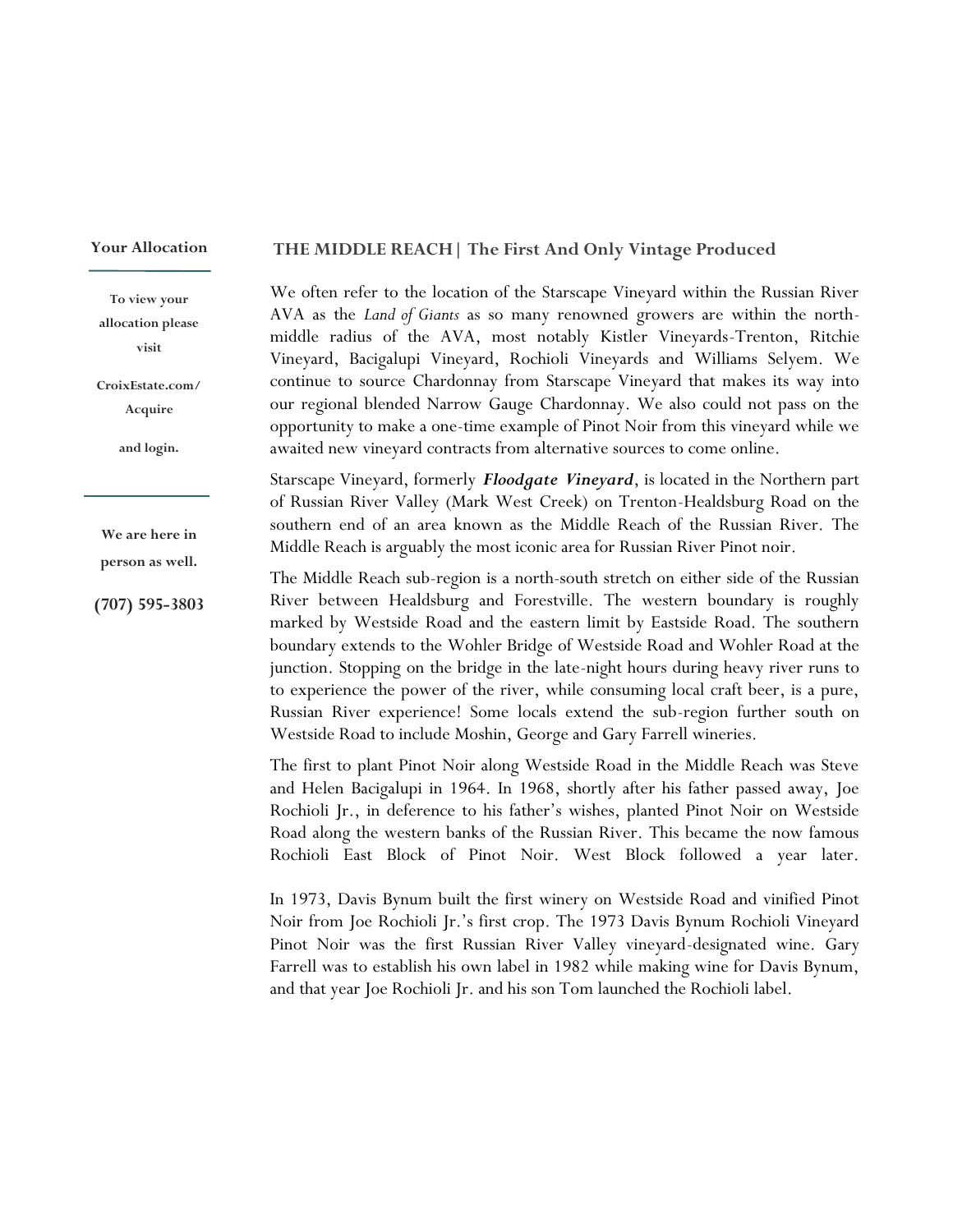The first Rochioli wines were made by Farrell at Davis Bynum. By 1985, Tom had become the full-time winemaker and Rochioli winery was built. In 1989, Williams Selyem Winery moved from their small garage winery in Fulton to a modest facility on the Allen Ranch property on Westside Road across the street from Rochioli. The Middle Reach, and Westside Road in particular, had become the crown jewel for Pinot Noir in the Russian River Valley.

## **CROIX ESTATE 2019 FLOODGATE PINOT NOIR | Starscape Vineyard, Russian River Valley**

Planted in 1971, the old Martini clone vines are among the oldest known Pinot Noir in Russian River. The effects of annual flooding mark the 50-year-old vines which yield less than a ton an acre. The soil type is Laniger loam, typically found in flood plains, with a Yolo loam over-wash. Which made the opportunity to acquire a two-ton pick all the more attractive.

This is a classic, Russian River Valley Pinot Noir. Fans of Bacigalupi, Rochioli, and Williams Selyem styles will absolutely love what this wine has to offer. Spicey aromas of cinnamon, cardamom, and anise mingle with dark cherry perfume, cola, sweet smoked tobacco leaf, and toasted vanillin. Round, soft, and viscous on the palate, the wine has substantial *glide* featuring dark black cherry, savory caramel, black plum pie, supported with balanced acidity to lift the wine into a harmonious balance of rich and racy. Look for this delicious Pinot to put on more mid-palate weight over the next three years. This is our first and only vintage of this wine we will produce.

**List Price—\$68 | Your Privileged Price—\$61.20** 

## **Pinot Noir Clone 777**

**Method** | 90% *Pellenc* Destemmed, 10% Wholecluster, 5 Day Cold Soak,

100% Carbonic Native Inoculation Open Top Fermentation, Hand Punch Down Cap Submersion

**Aging Regimen** | 45% New French Oak

**Aging** | 16 Months

**Production** | 5 Barrels

**Clarifying** | Barrel To Tank, Bottled Unfiltered